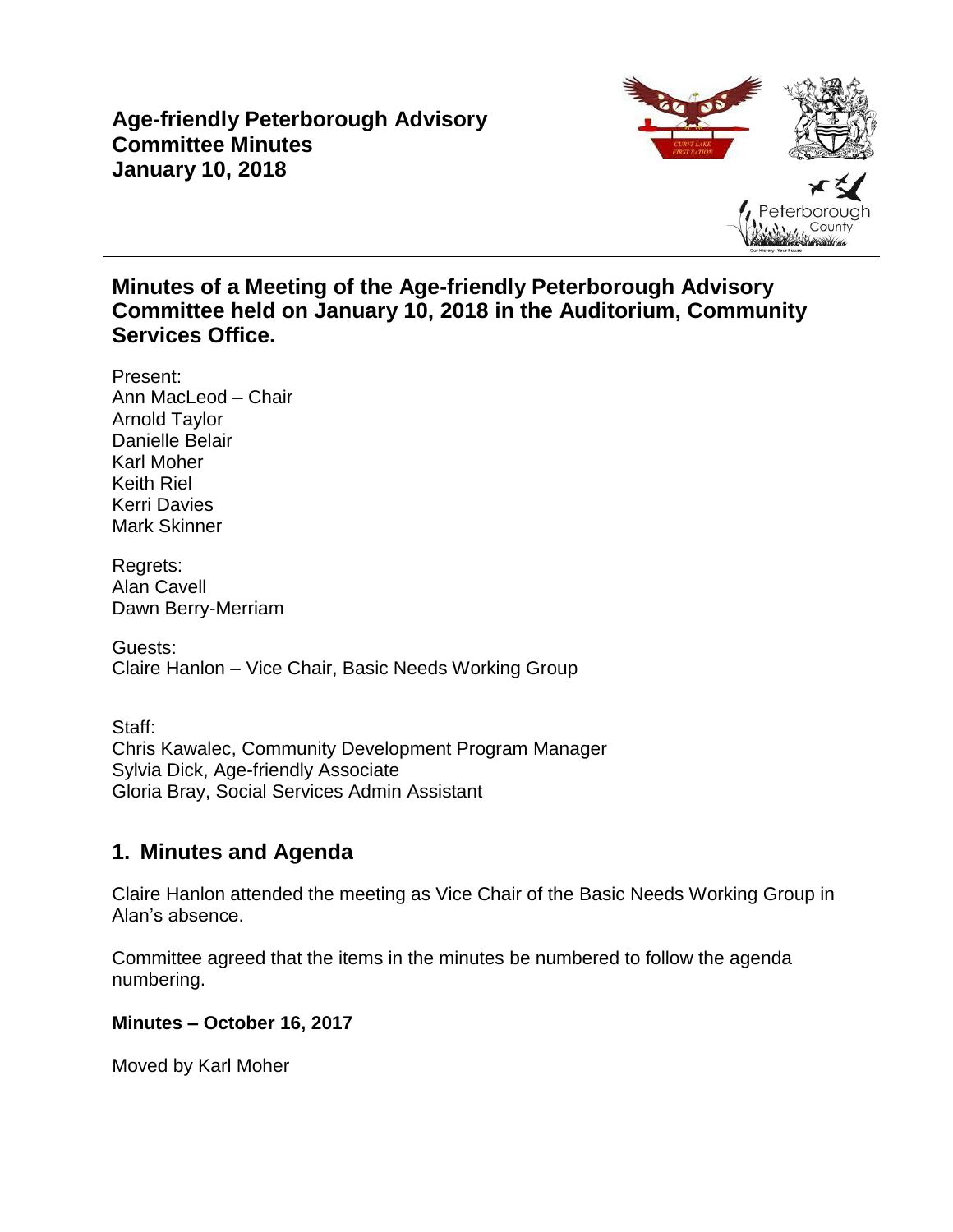**Age-friendly Peterborough Advisory Committee Minutes** January 10, 2018 Page **2**

**That the minutes of the Age-friendly Peterborough Advisory Committee held on October 16, 2017 be approved.**

"CARRIED"

#### **Consent Agenda**

No items were passed as part of the Consent Agenda

### **2. Disclosure of Pecuniary Interest**

There were no disclosures of interest.

## **3. Community Development Program Manager Report AFPAC18-001 Status Report of the Age-friendly Plan and Working Group Activities**

Moved by Danielle Belaire

**That Ann MacLeod be appointed Chair of the Age-friendly Peterborough Advisory Committee for 2018.**

"CARRIED"

Moved by Karl Moher

**That Kerri Davies be appointed Vice-Chair of the Age-friendly Peterborough Advisory Committee for 2018.**

"CARRIED"

2018 AFPAC Meeting schedule is as follows:

March  $28^{th}$ ,  $4:00 - 6:00$  p.m. June  $13^{th}$ ,  $9:00 - 11:00$  a.m. (tentative) October  $17<sup>th</sup>$ ,  $4:00 - 6:00$  p.m. (tentative)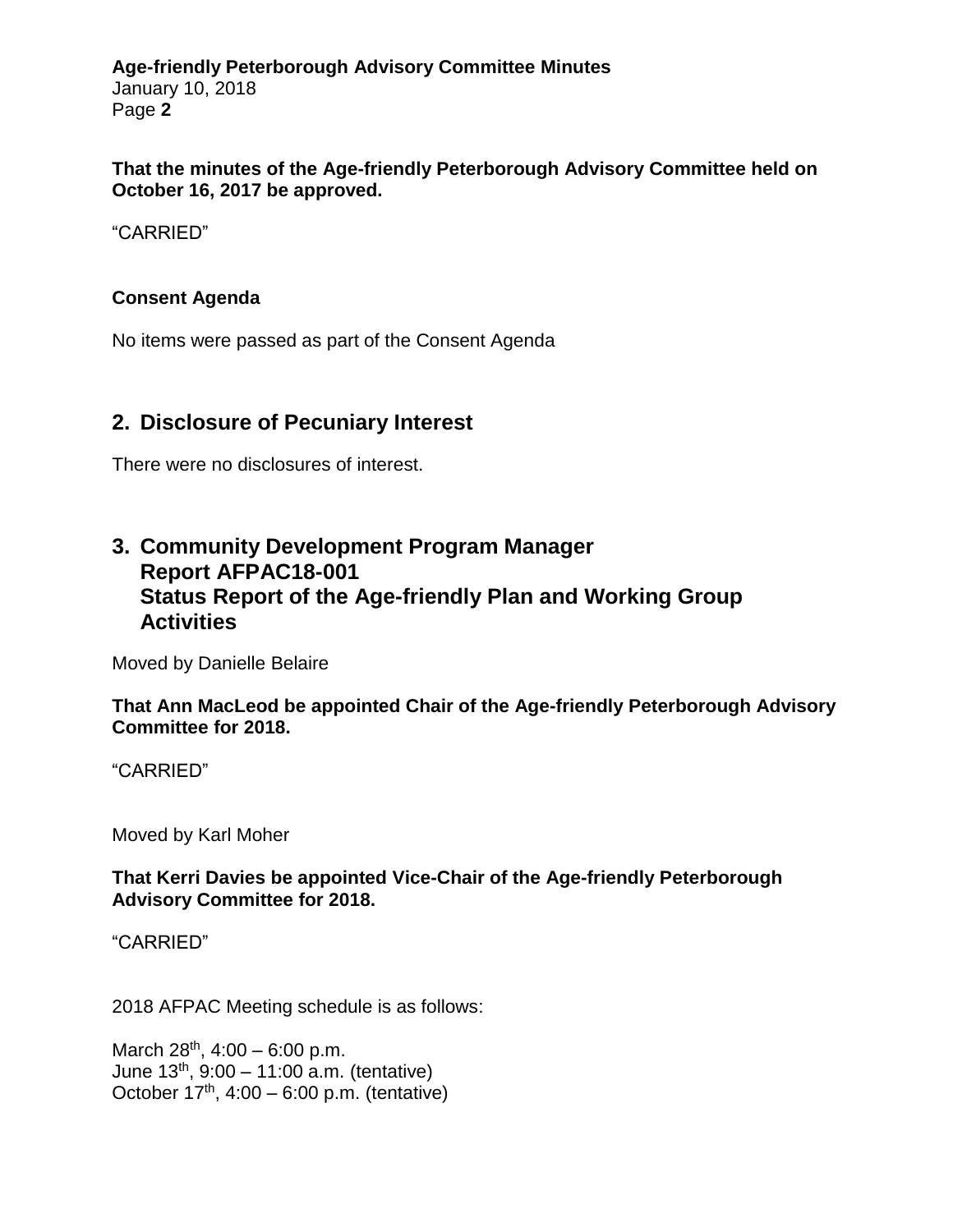Moved by Danielle Belaire

#### **That Report AFPAC18-001 be accepted.**

#### "CARRIED"

### **4. Community Development Program Manager Report AFPAC18-002 United Way Funding of AFP Activities**

Motion by Keith Riel

**To approve the following five projects and dollar amounts as year-1 recommendations for funding from the United Way:**

- **\$ 40,000 Age-friendly Community Report TV Show**
- **\$ 10,000 Age-friendly Business Initiative**
- **\$ 80,000 Feasibility study re local activity centres**
- **\$ 10,000 Age-friendly Coordinator position**
- **\$ 5,000 Moving Conversations Walkability Assessments**

**And that a future request will be made related to the themes of housing and health.**

"CARRIED"

## **5. Community Development Program Manager Report AFPAC18-003 Position Statement on Secondary Suites Policy Review in City of Peterborough**

Motion by Keith Riel

**Request the Basic Needs Working Group to draft a submission regarding secondary suites policy review for the City of Peterborough and that this draft be circulated to AFPAC for final review.**

"CARRIED"